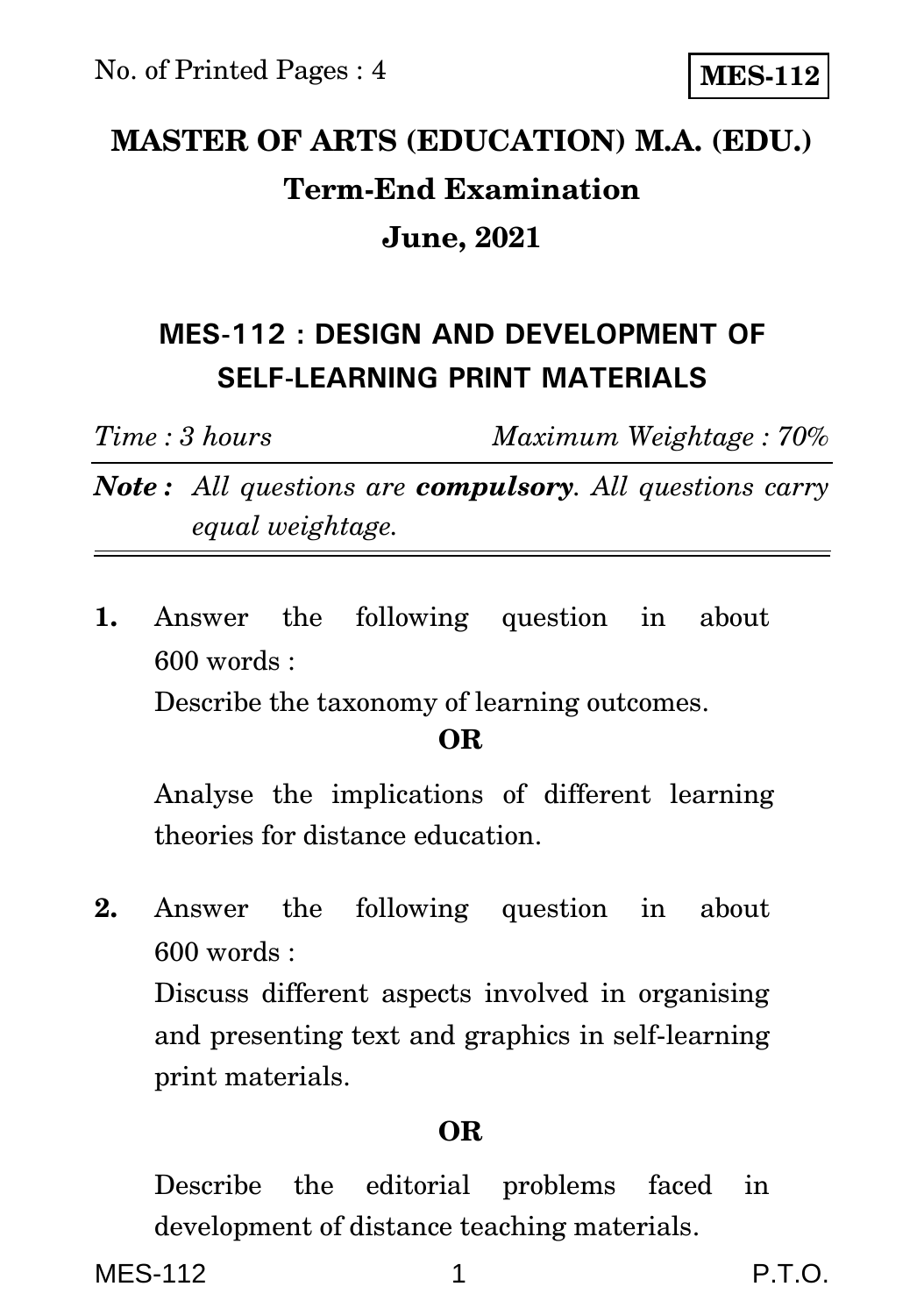- **3.** Answer any *four* of the following questions in about 150 words each :
	- (a) Explain information theory and its educational implications.
	- (b) What are the principles of media selection ?
	- (c) What are the approaches followed in sequencing the subject matter or the material ?
	- (d) Discuss different forms of assessment with their relative importance in providing feedback to learners.
	- (e) Explain the importance of access devices in self-learning materials.
	- (f) What are the benchmarks of quality assurance in learning materials ?
- **4.** Answer the following question in about 600 words :

Identify the stages of course preparation and editor's inputs required at each stage. If you are involved in developing a course, how do you take care of editor's inputs at each stage ? Give suitable examples.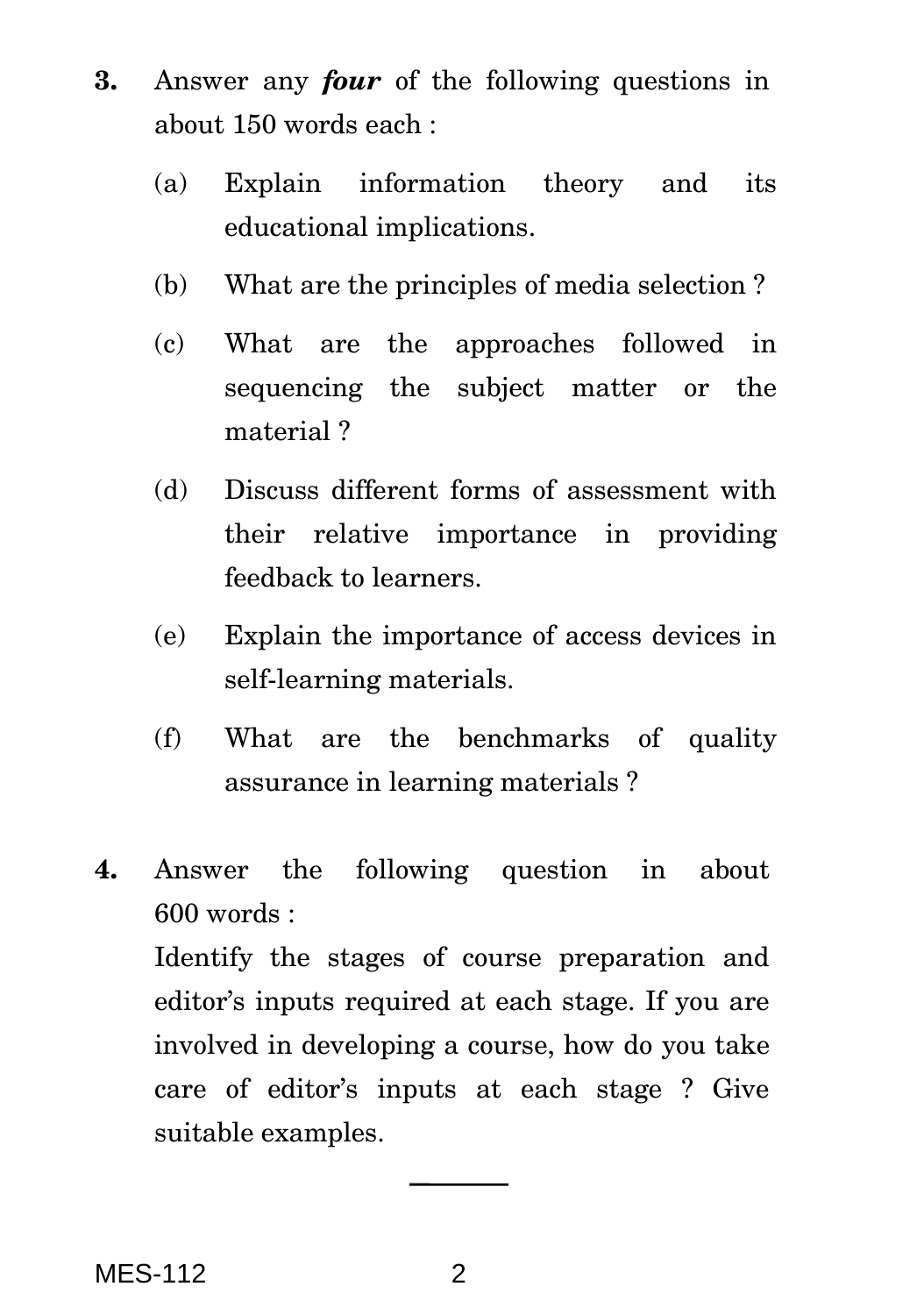## एम.ई.एस.-112 परास्नातक (शिक्षा) एम.ए. (ई.डी.यू.) सत्रांत परीक्षा जून, 2021

## एम.ई.एस.-112:स्व-अधिगम मुद्रित सामग्री की रूपरेखा एवं विकाम

समय : 3 घण्टे

अधिकतम भारिता : 70%

नोट : सभी प्रश्न अनिवार्य हैं । सभी प्रश्नों की भारिता समान है ।

निम्नलिखित प्रश्न का उत्तर लगभग 600 शब्दों में दीजिए:  $1<sub>1</sub>$ अधिगम प्रतिफलों की वर्गिकी (टैक्सोनॉमी) का वर्णन कीजिए ।

### अथवा

दुरस्थ शिक्षा के लिए विभिन्न अधिगम सिद्धांतों के निहितार्थों का विश्लेषण कीजिए ।

निम्नलिखित प्रश्न का उत्तर लगभग 600 शब्दों में दीजिए: 2. स्व-अधिगम मुद्रित सामग्रियों में मूल-पाठ (टेक्स्ट) और लेखाचित्र-कला (ग्राफिक्स) के संगठन एवं प्रस्तुतीकरण में शामिल विभिन्न पहलुओं की परिचर्चा कीजिए ।

### अथवा

दूरस्थ शिक्षण-सामग्रियों के विकास में सामना की जाने वाली सम्पादकीय समस्याओं का वर्णन कीजिए ।